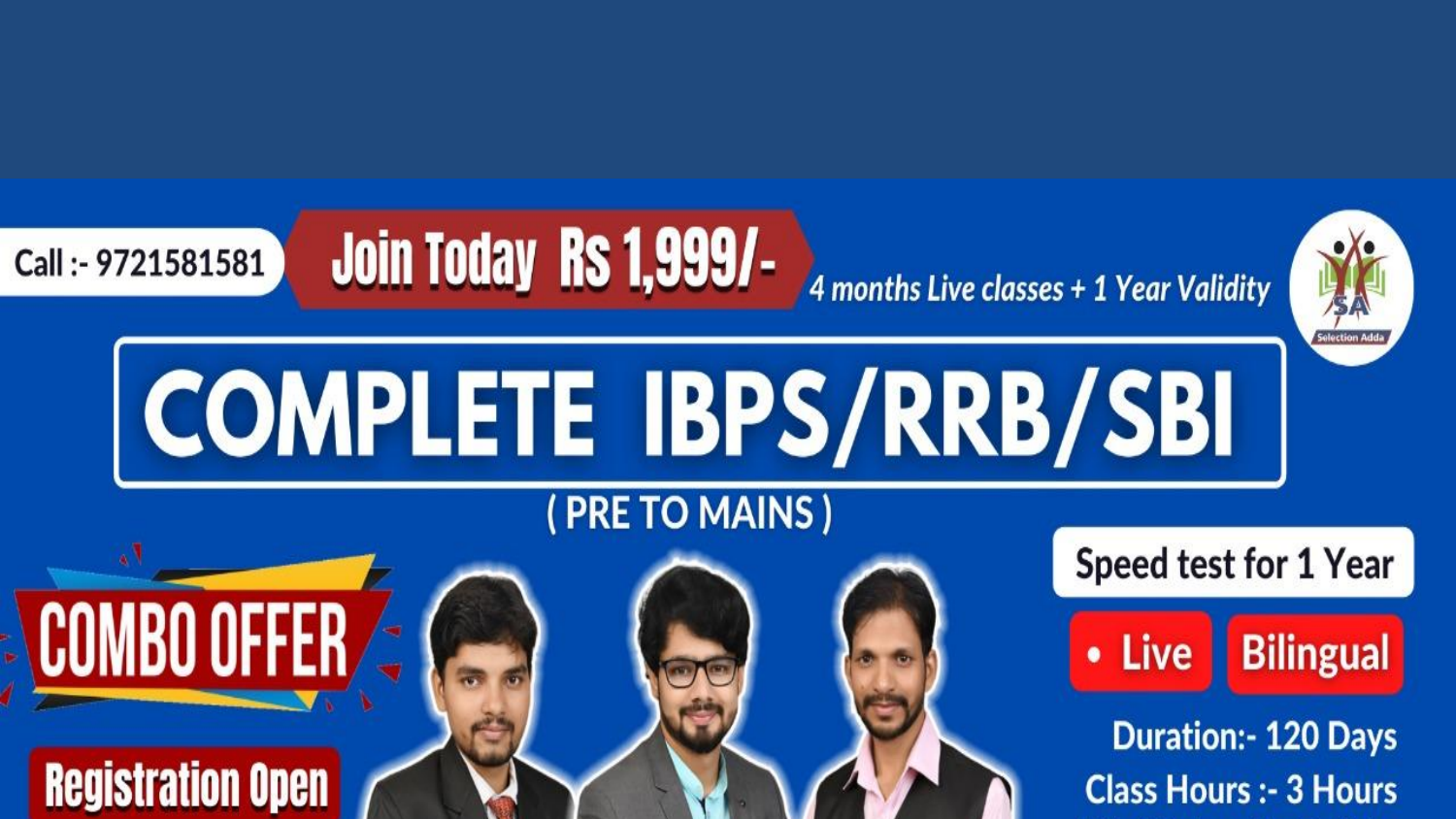Directions (9-12): In the following questions, a sentence consists of four highlighted words. Choose the option reflecting the word which is either misspelt or grammatically incorrect. If all the highlighted words are correct, choose option (e) i.e. "all are correct" as your answer choice.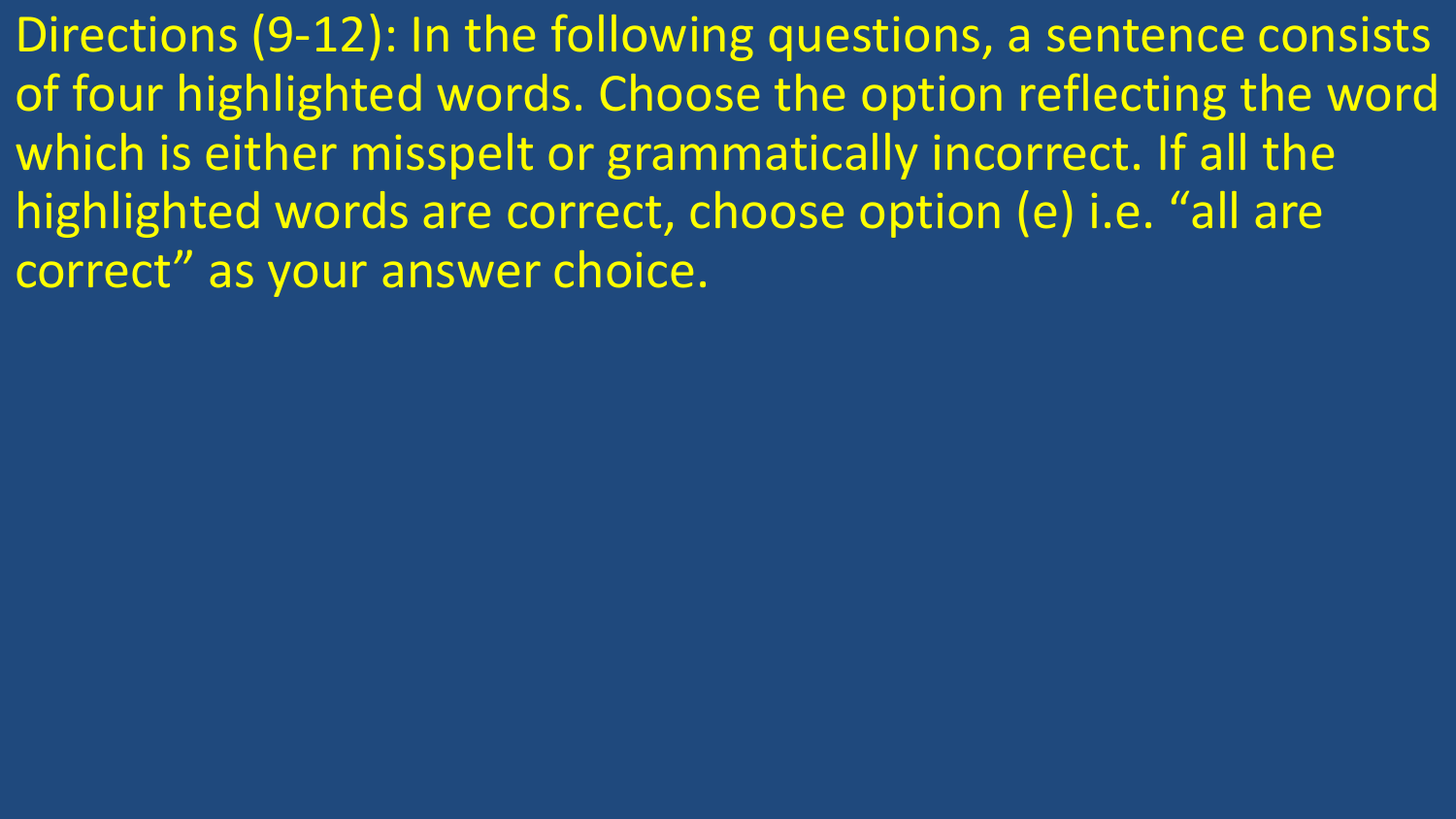- 9. According to new recommendations made by the sub-committee, admissions under this
- quota will now be based entiraly on certificates submitted by applicants.
- (a) Recommendations
- (b) Admissions
- (c) Entiraly
- (d) Applicants
- (e) All are correct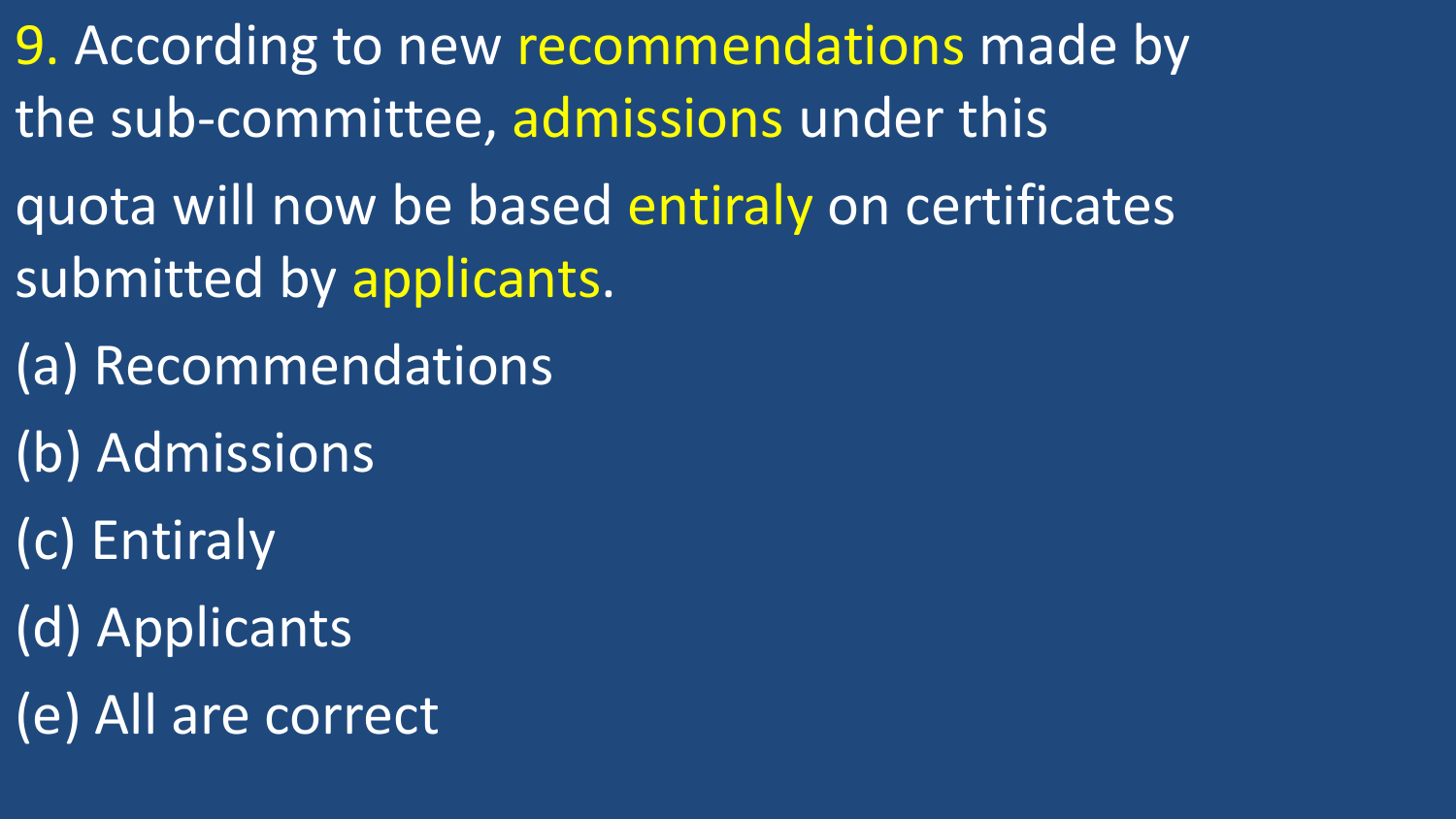10. The e-commerce portels will have to set up a robust consumer redressal mechanism as part of the rules under the Consumer Protection Act, 2019.

- (a) Portels
- (b) Robust
- (c) Mechanism
- (d) Under
- (e) All are correct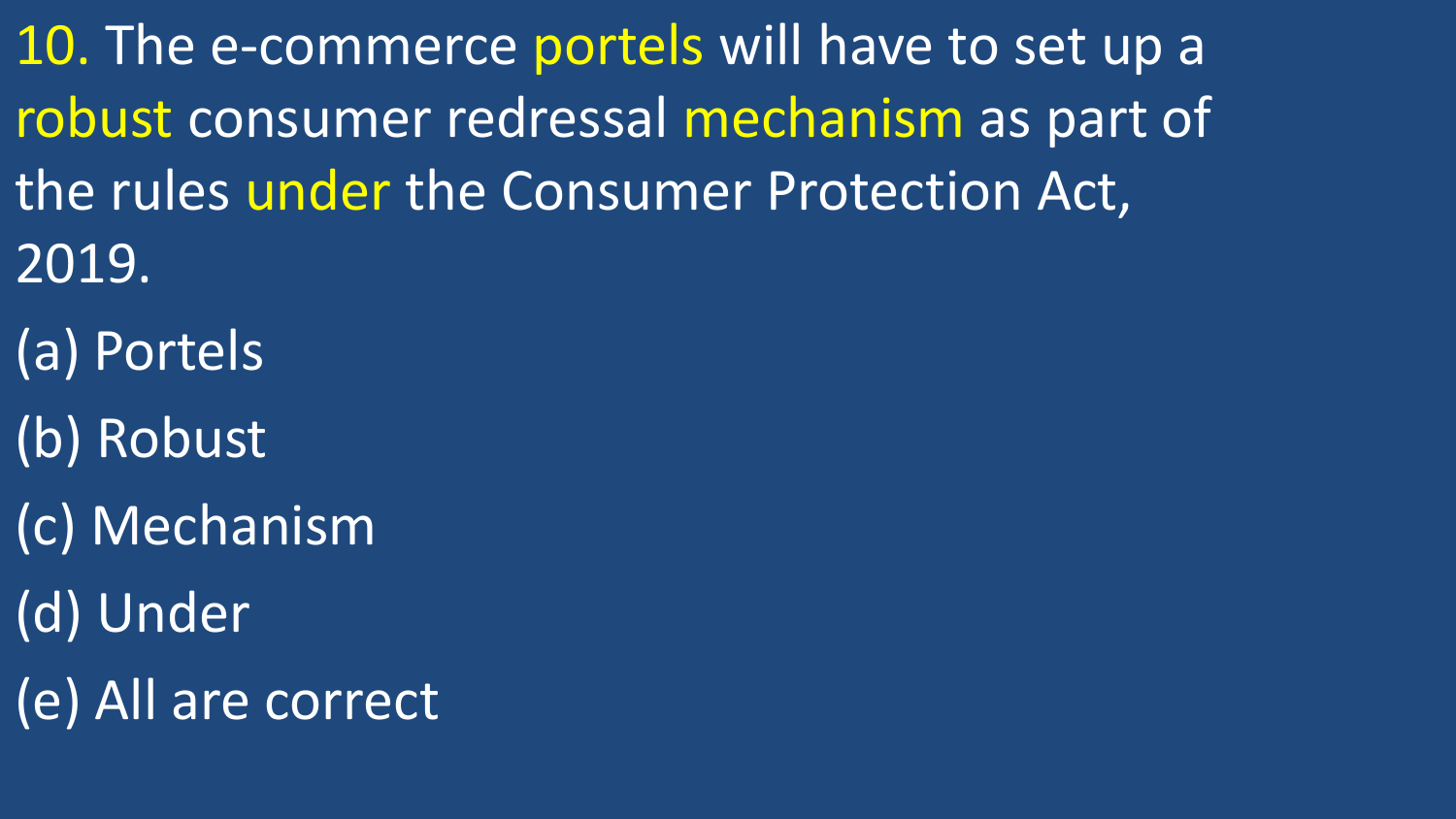11. E-commerce giant Amazon is asked to leveraged its global operation to provide Indian MSMEs with insights that might help them to better design and market their products.

(a) Giant

(b) Leveraged

(c) Insights

(d) Market

(e) All are correct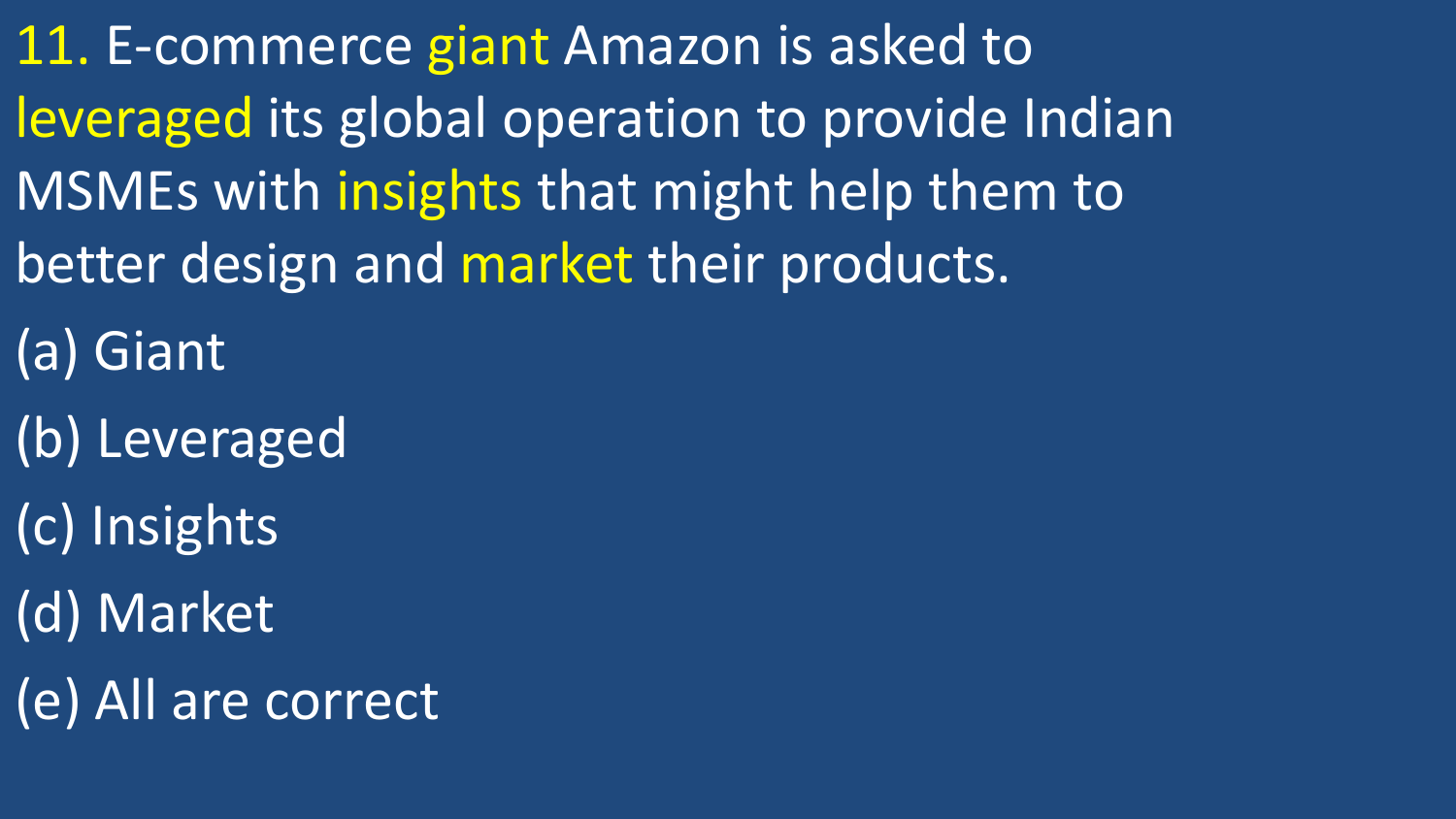12. Tertiary care hospitals in Kerala were the latest point of COVID-19 transmission with scores of health workers forced to go into quarantine, after patients tested positive.

- (a) Tertiary
- (b) Latest
- (c) Transmission
- (d) Quarantine
- (e) All are correct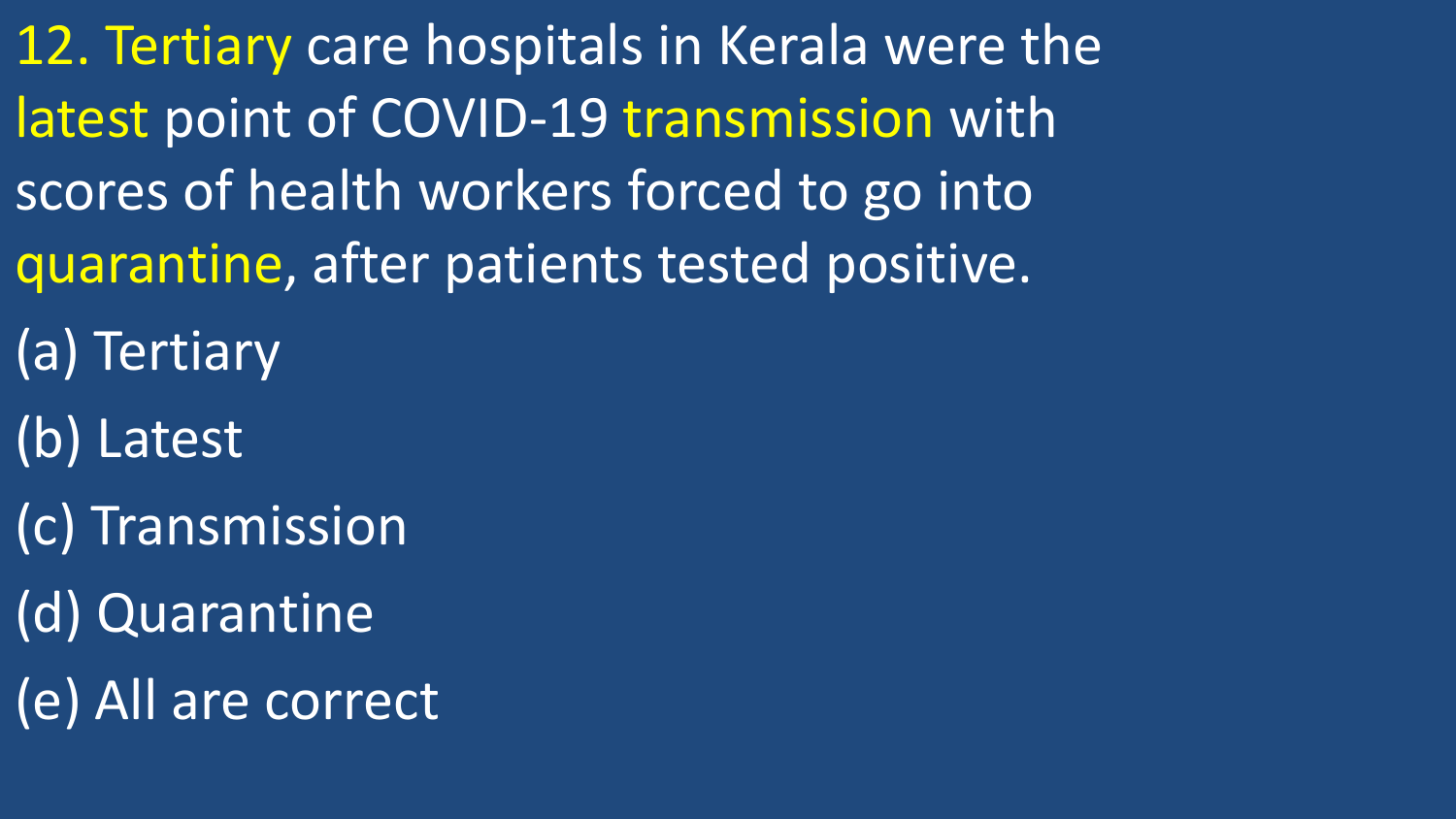Direction (13-15): In each of the following questions four words are given in BOLD. Which of these words must be interchanged, as suggested in the options following each question to make the sentence grammatically correct and contextually meaningful. If the sentence is correct as it is, then mark option (e) as your answer.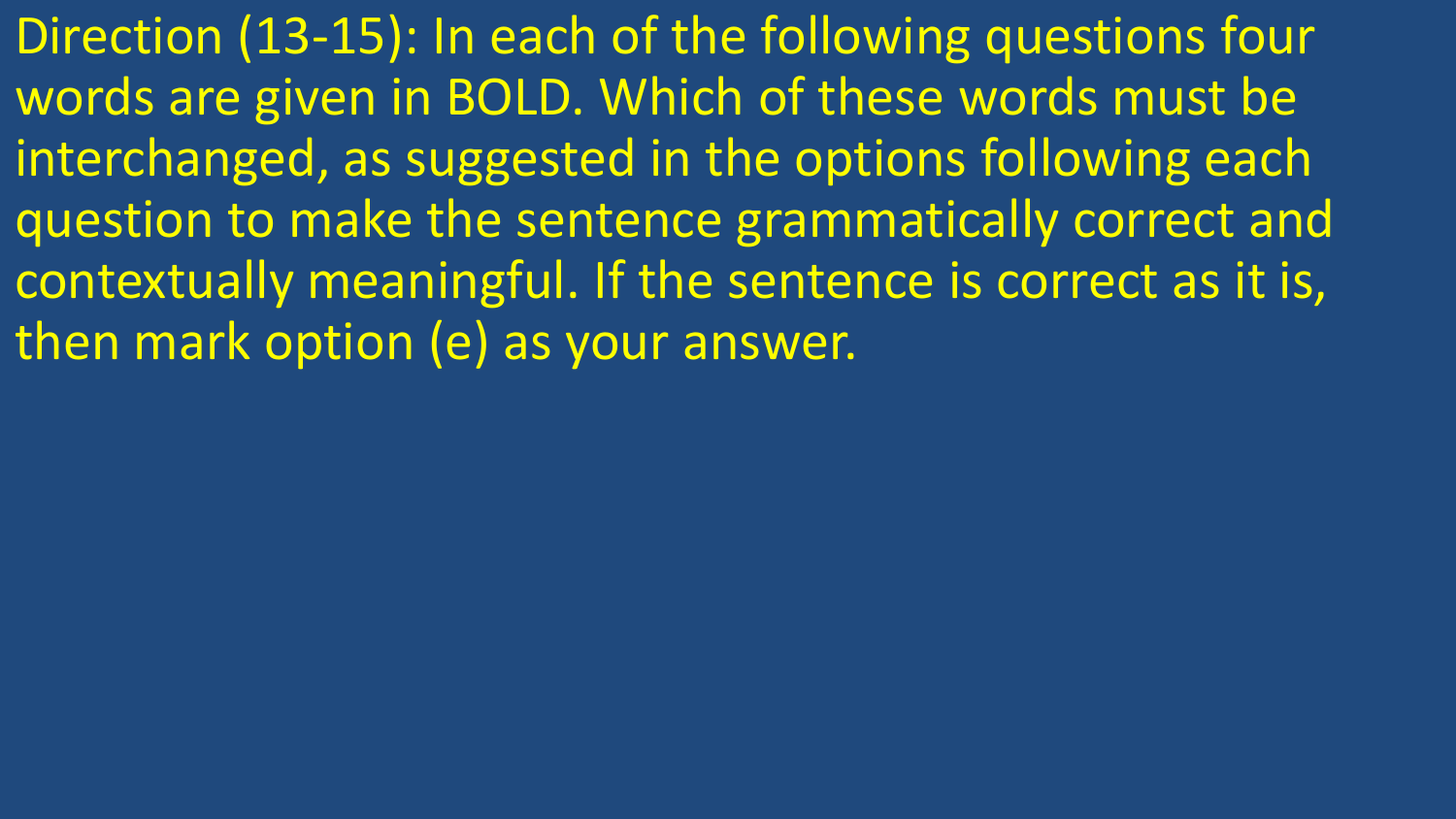13. Mr. Kasinath joined (1) that the corporators of the Opposition (2) party (YSRCP) have alleged (3) TDP corporators in looting (4) people in several ways.

1-2

1-3

2-3

2-4

No Change Required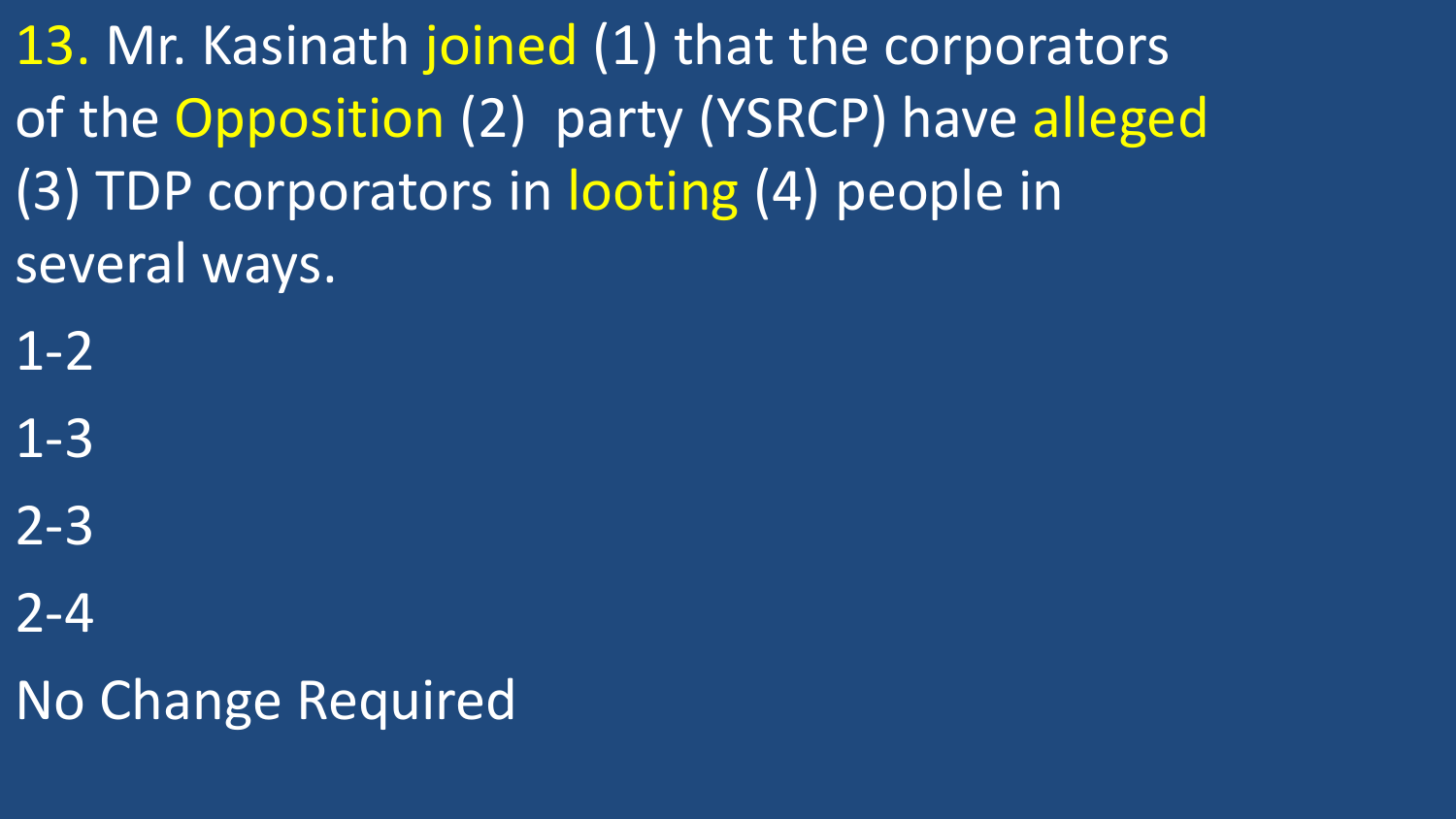14. The strike (1) by the Rajasthan Roadways employees across (2) the 10th day on Wednesday, as the buses (3) are off the road entered (4) the State.

2-3

2-4

1-2

1-4

No Change Required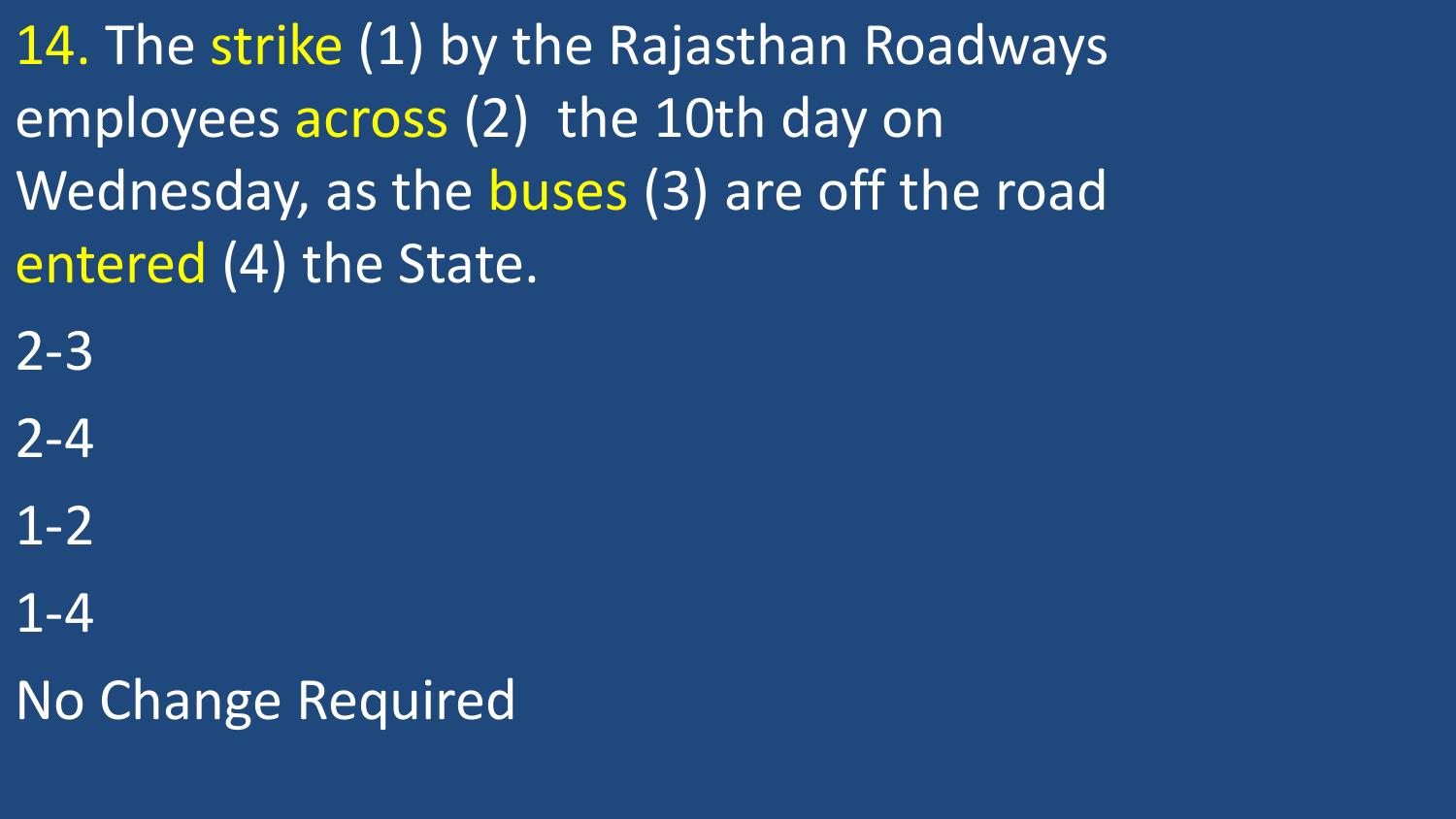15. The totalled (1) cost of World War II in human (2) lives is unknown, but casualties may have exact (3) over 60 million service personnel and civilians (4) killed.

1-3

1-2

2-4

3-4

No Change Required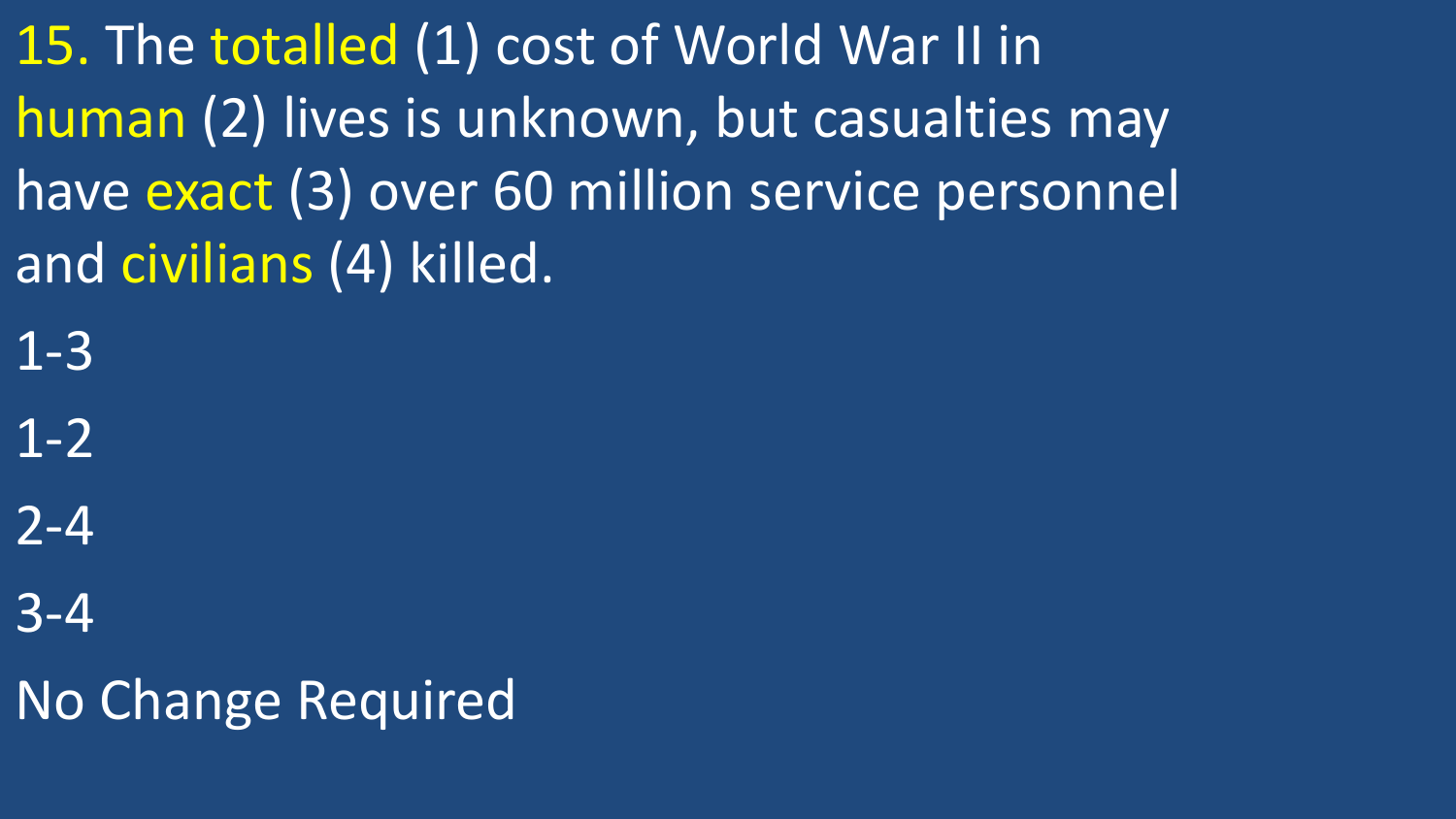DIRECTION (16-20) Rearrange the following sentences in the proper sequence to form a meaningful paragraph then answer the following questions.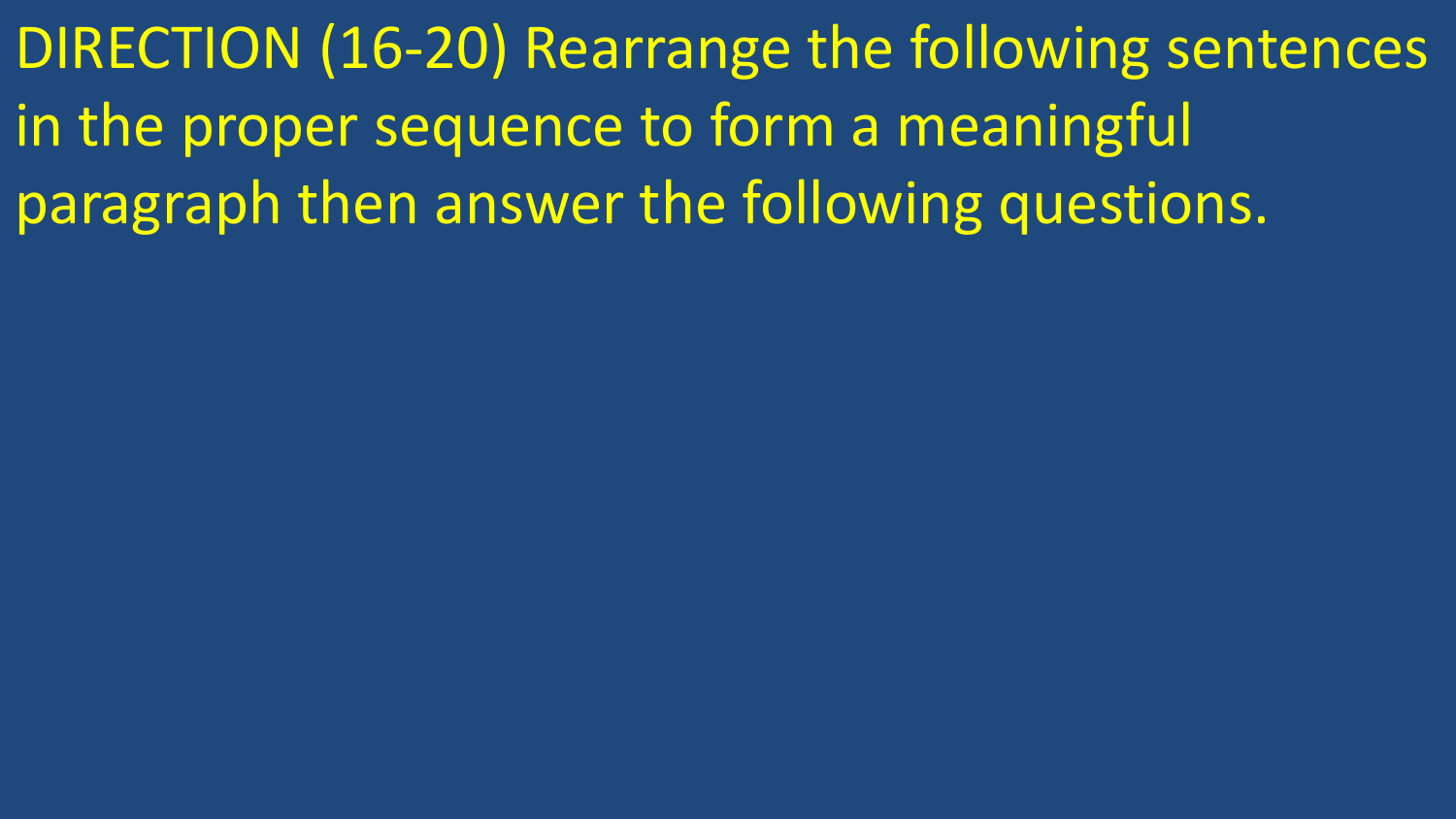- A. Only so long as he is unaware of, and separated from, this fountain of wisdom can he find himself in ignorance and confusion.
- B. Happiness, wisdom and creativity are characteristics of the absolute state of Being, which is Pure Consciousness.
- C. He has tremendous potentialities for creation.
- D. This absolute Bliss Consciousness is the veritable source of man, and there need be neither dullness nor apathy in the life of any individual man, for he is born of wisdom.
- E. There is no reason for man to be dull and uncreative.
- F. He is born to enjoy, not to suffer.
- G. Aman shivers in the cold of the verandah simply because he is not enjoying the warmth of the living room.

2 B A D F E 5 G A D E B 1 A B C D E 3 E F D A C 4 B G C E A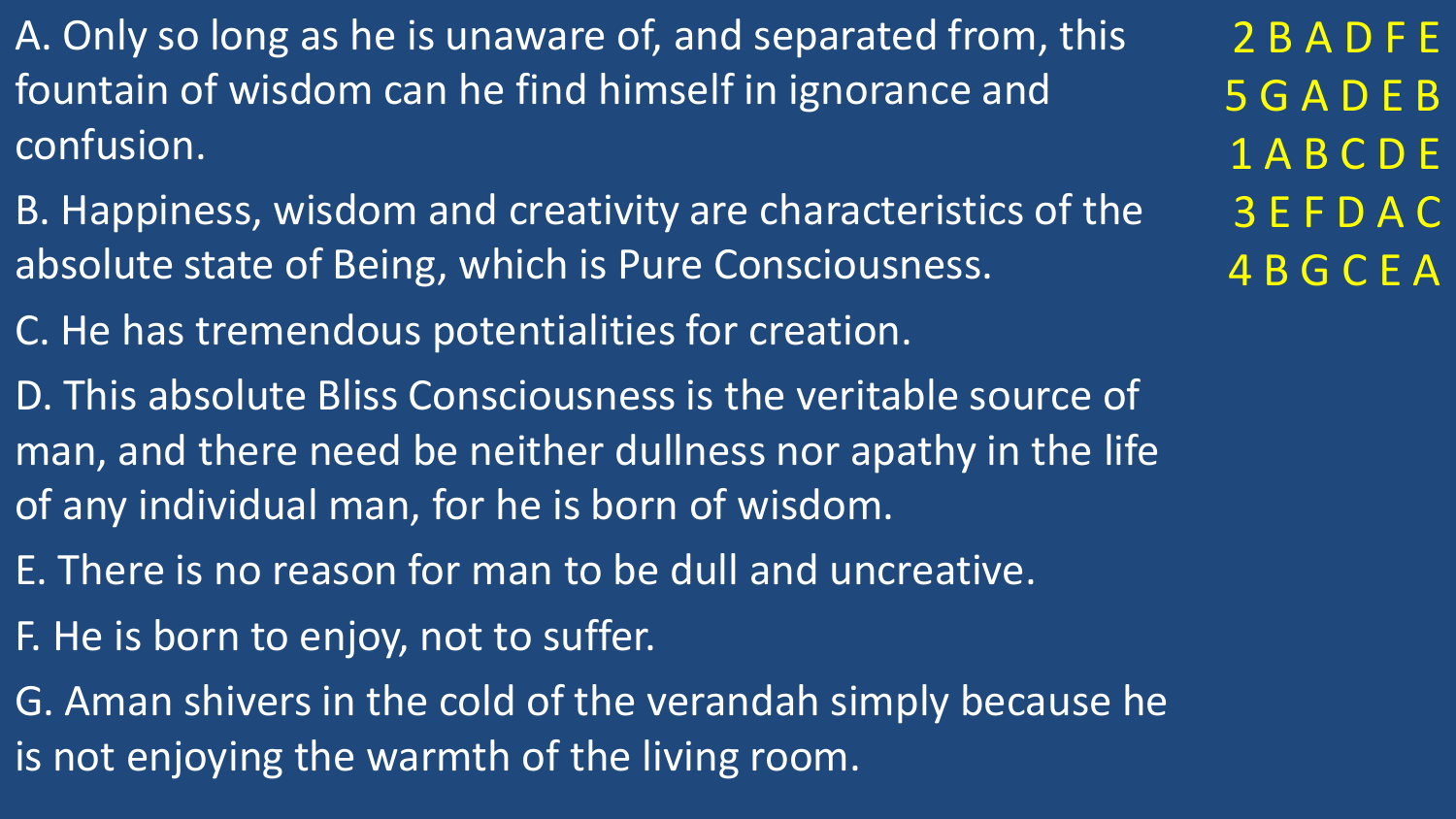Directions (21-25): Read each of the following sentences to find out if there is any grammatical error in it. The error, if any, will be in one part of the sentence. The number (A, B, C or D) of this part is your answer. If there is no error in the statement, mark option (e) as your answer choice.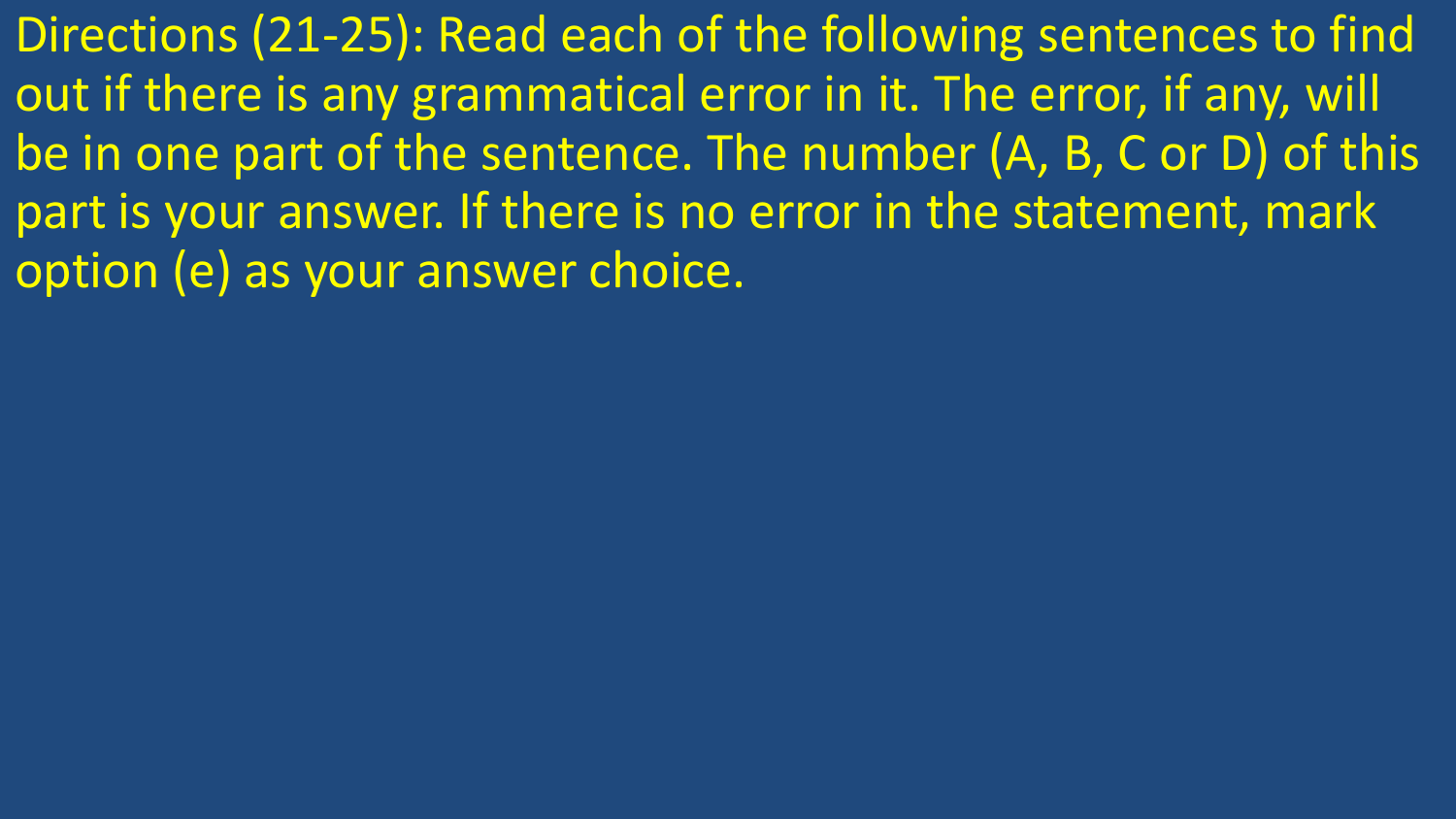21. Twenty-two channels of the Sony Pictures Networks India (SPN) (A)/ bouquet of channels has been dropped (B)/ from the Tata Sky network owing to disagreement over (C)/ revenue sharing between the broadcasters and the carrier.  $(D)/$  No error  $(E)$ 

A

B

C

D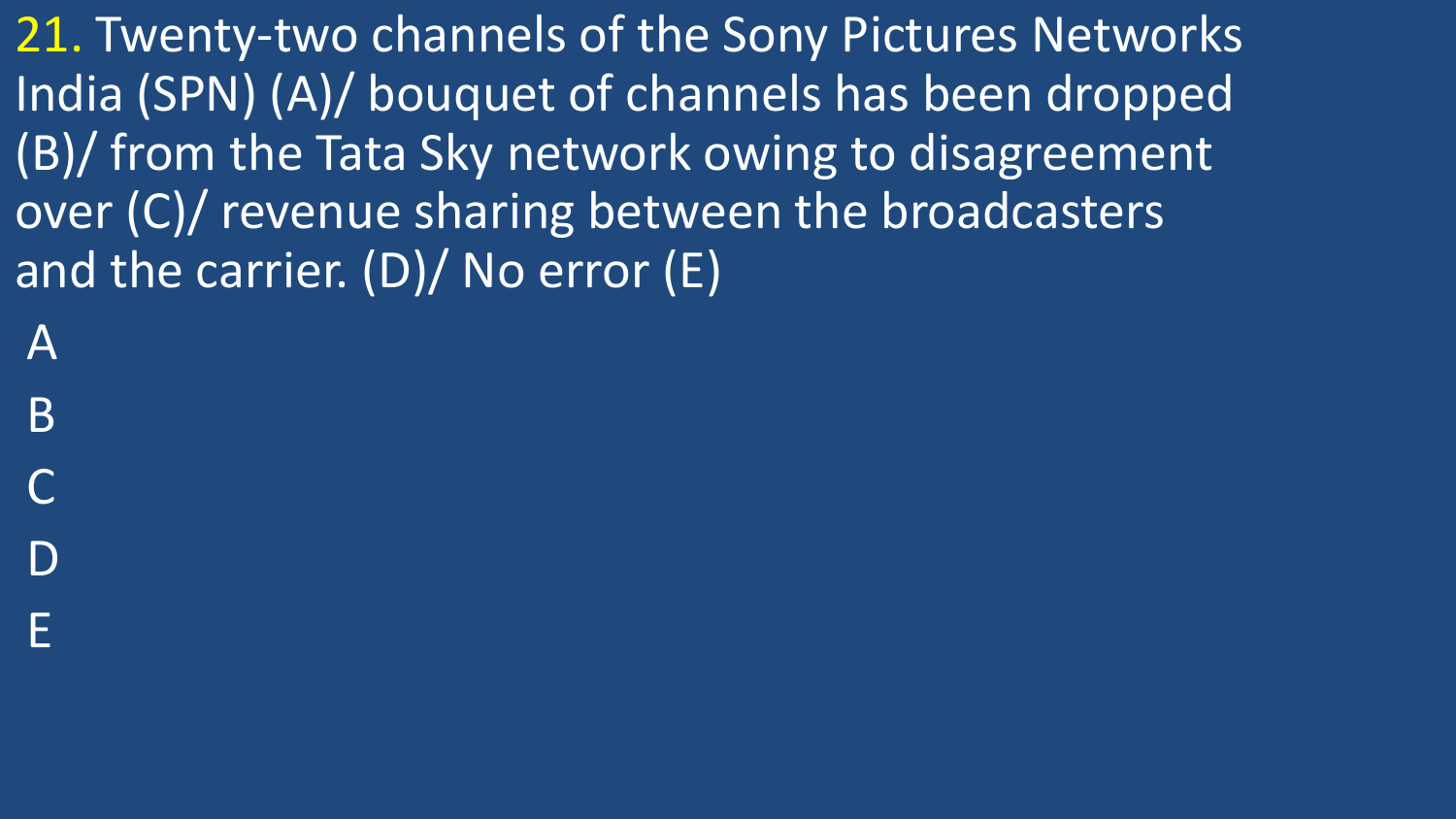22. Commercial negotiations with the broadcasters break down (A)/ as what they were seeking would have forced us to hike (B)/ our prices. Hence, we had to drop a few channels (C)/ while keeping the popular ones on," said Harit Nagpal of Tata Sky. (D)/ No error (E)

A

B

C

D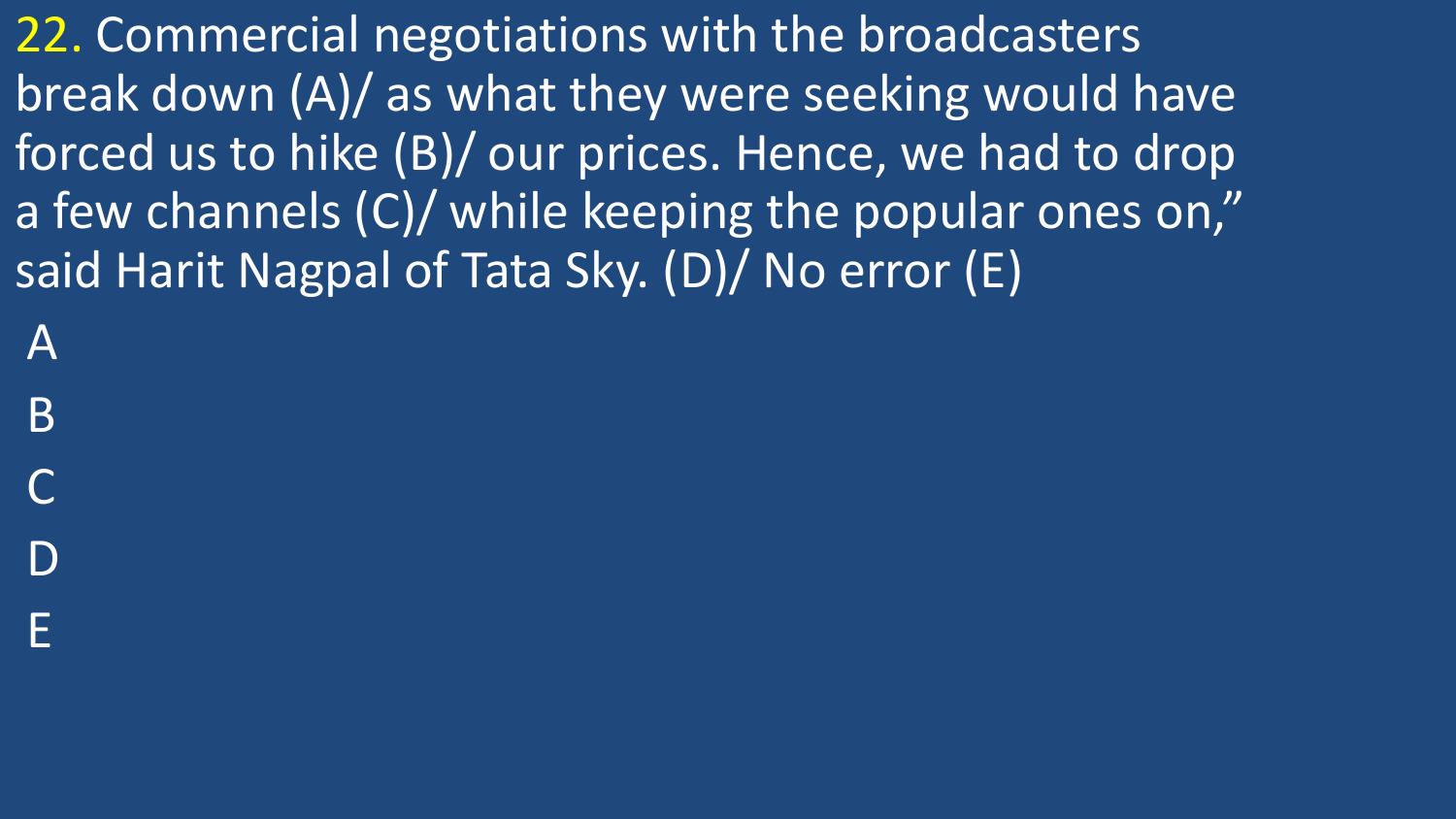23. India has gifted some of the greatest batsmen and spin bowler (A)/ who have made it to the record books, but (B)/ less has been spoken of the great pacemen who have (C)/ added colour to Indian cricket throughout history. (D)/ No error (E)

A B C

D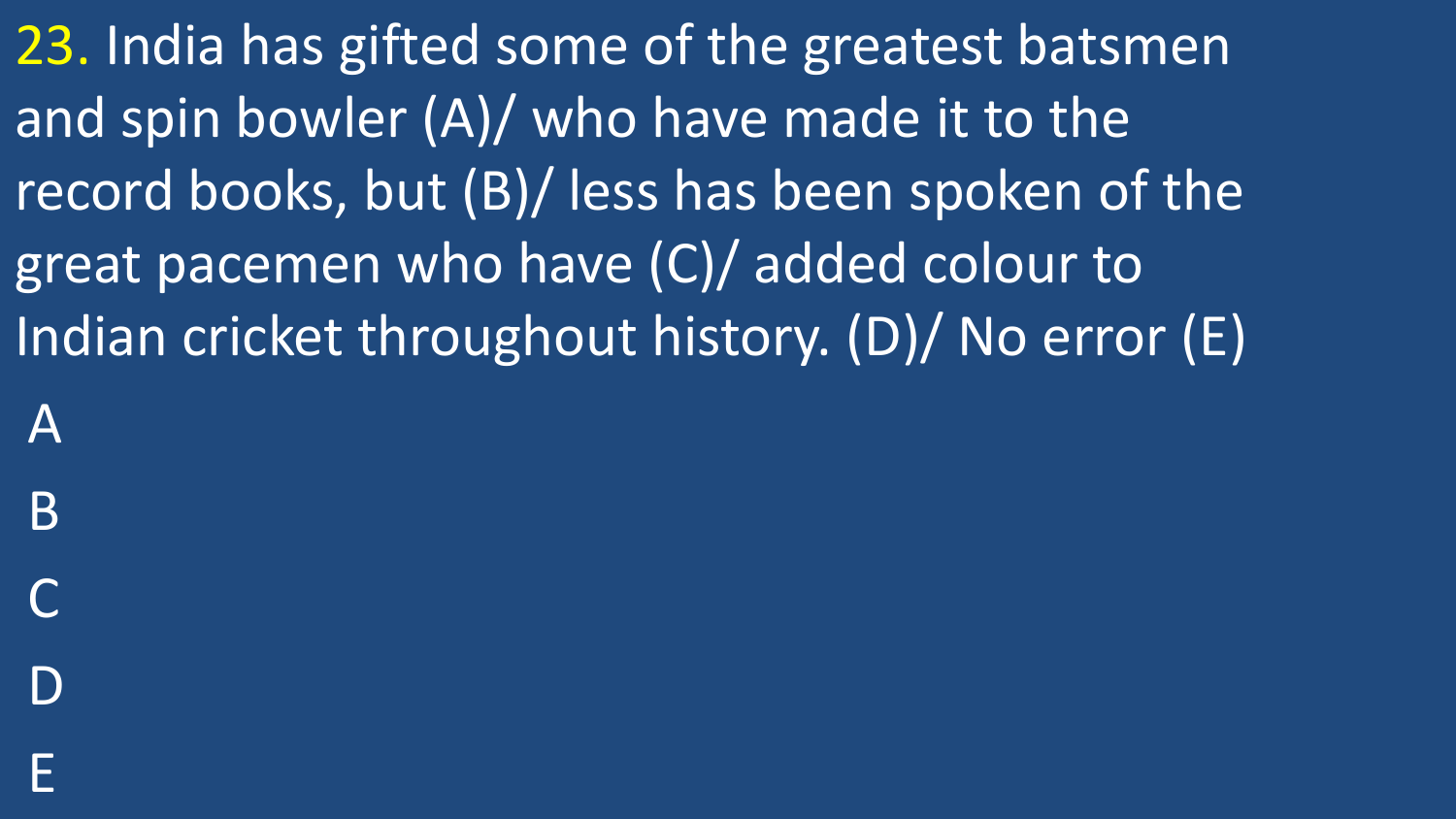24. Following the resurgence of the controversy, (A)/ she also accused Mr. Agnihotri of (B)/ behaving inappropriately with her (C)/ during the make of 2005 film Chocolate. (D)/ No error (E).

- A
- B
- C
- D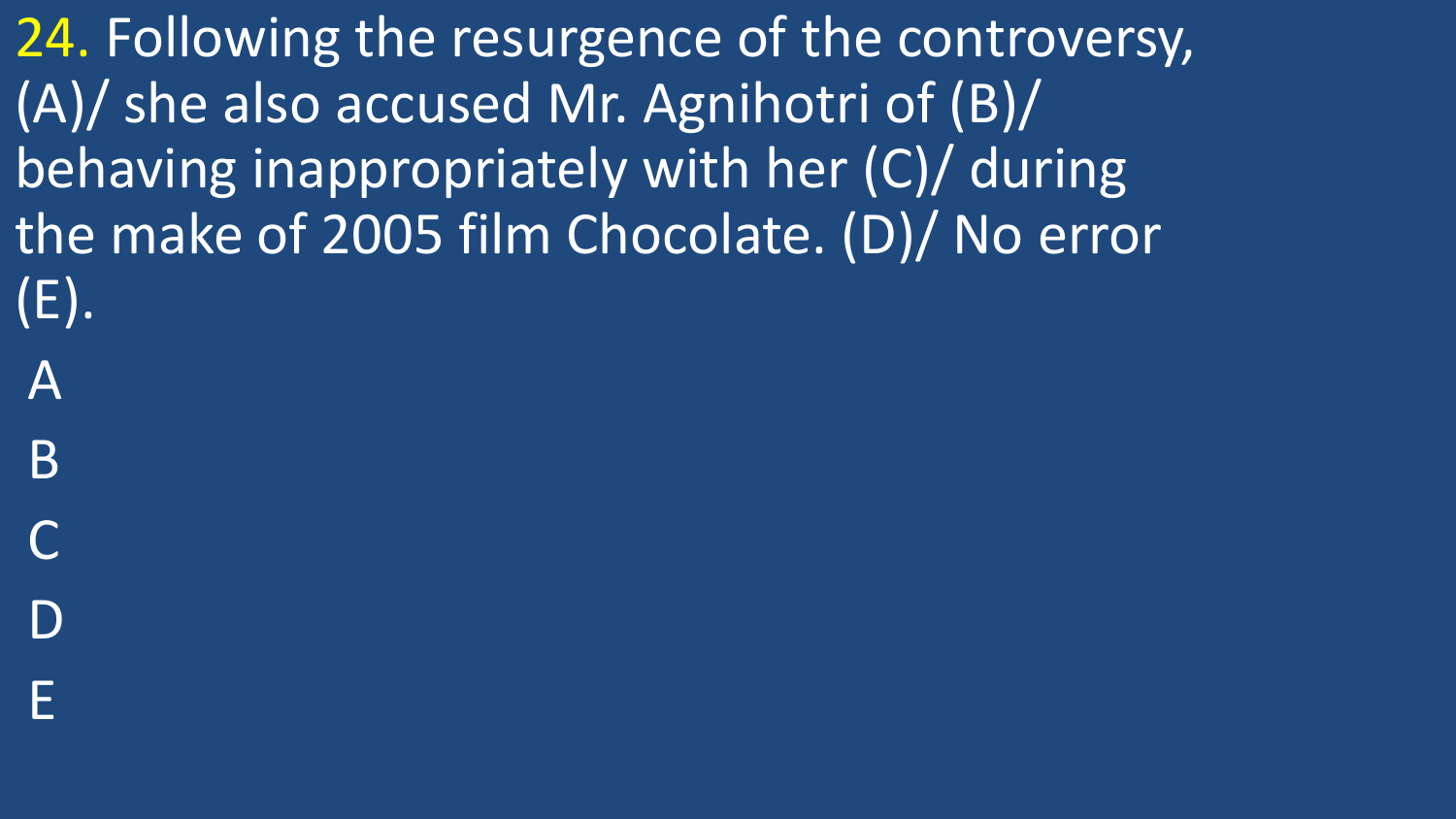25. The ICICI Bank Managing Director and the Chief Executive Officer (A)/ have decided to resign from their posts (B)/ even as the one-member committee that was set up to look into (C)/ allegations of conflict of interest is yet to submit its findings. (D)/ No error (E)

A

B

C

D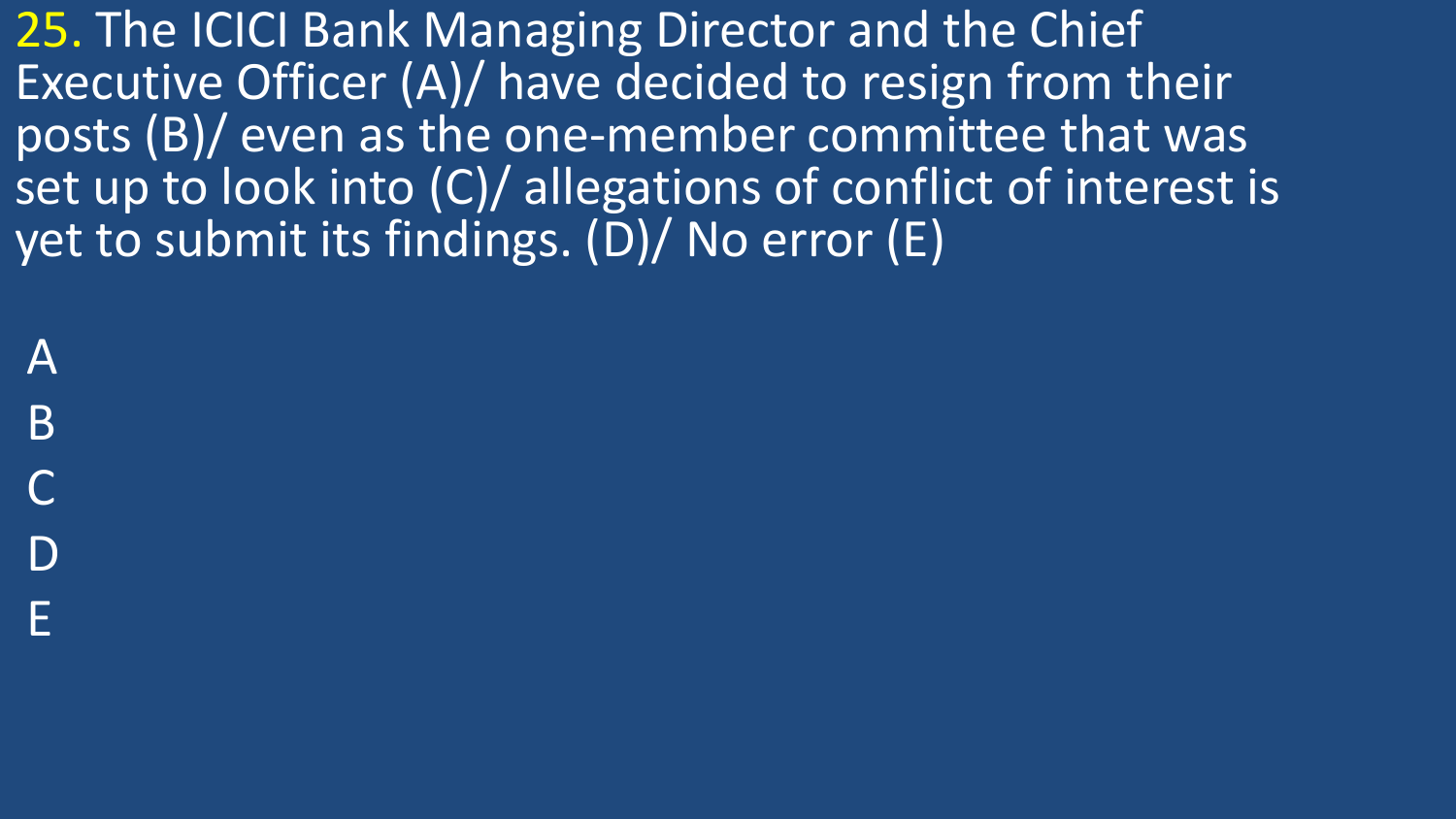Directions(26-30):In each of the following sentence, there are two blank spaces. Below each sentence, there are five options and each blank is to be filled with the same word given below to make the sentence correct. Fill up the sentences with the correct word.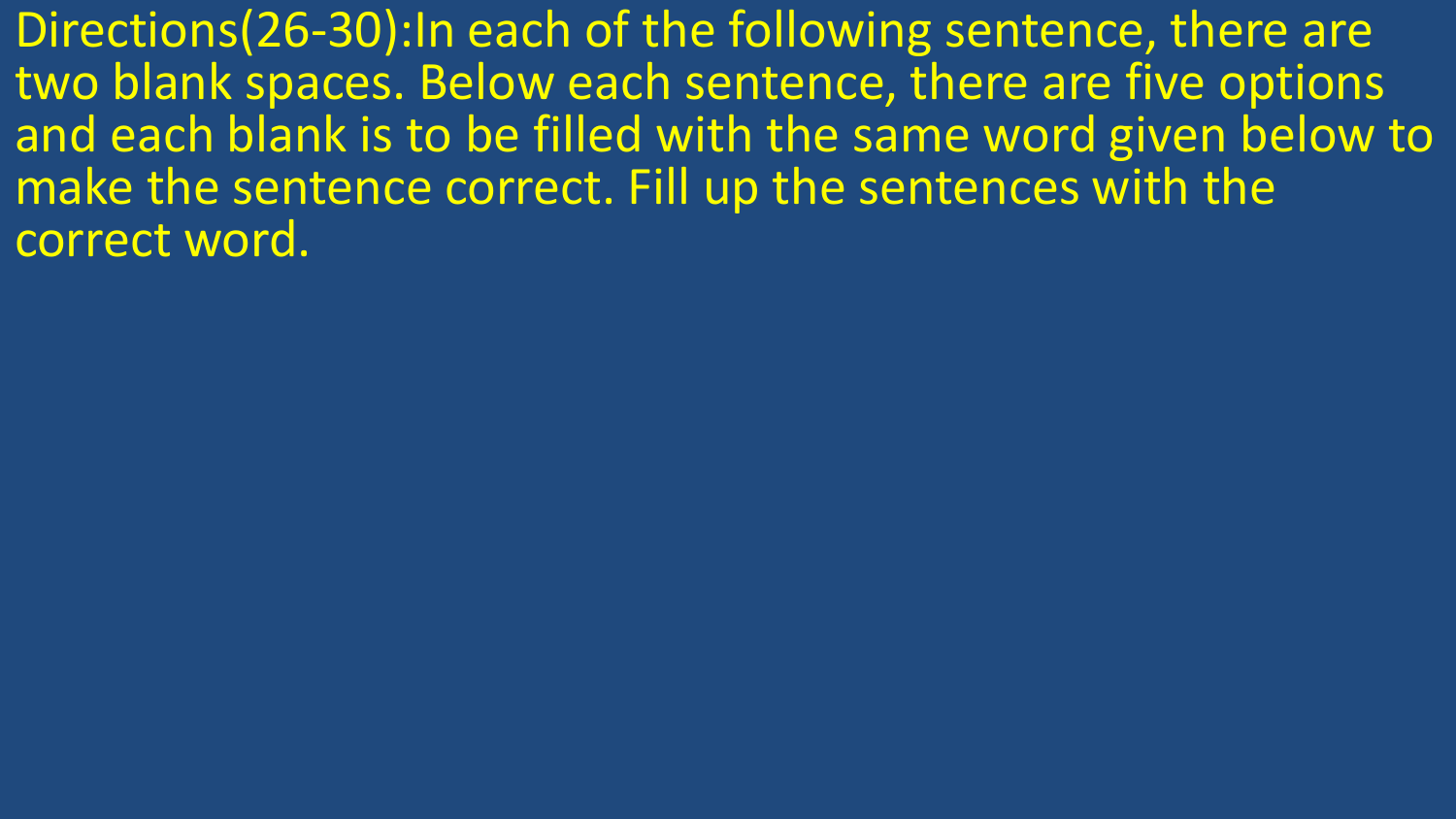26. (I) When I was growing up, I viewed my father as an ………… man who rarely spent time with me. (II) After I did a little research, the subject of metaphysics was no longer so ………… to me.

- (a) labyrinth
- (b) latent
- (c) enigmatic
- (d) puzzle
- (e) strange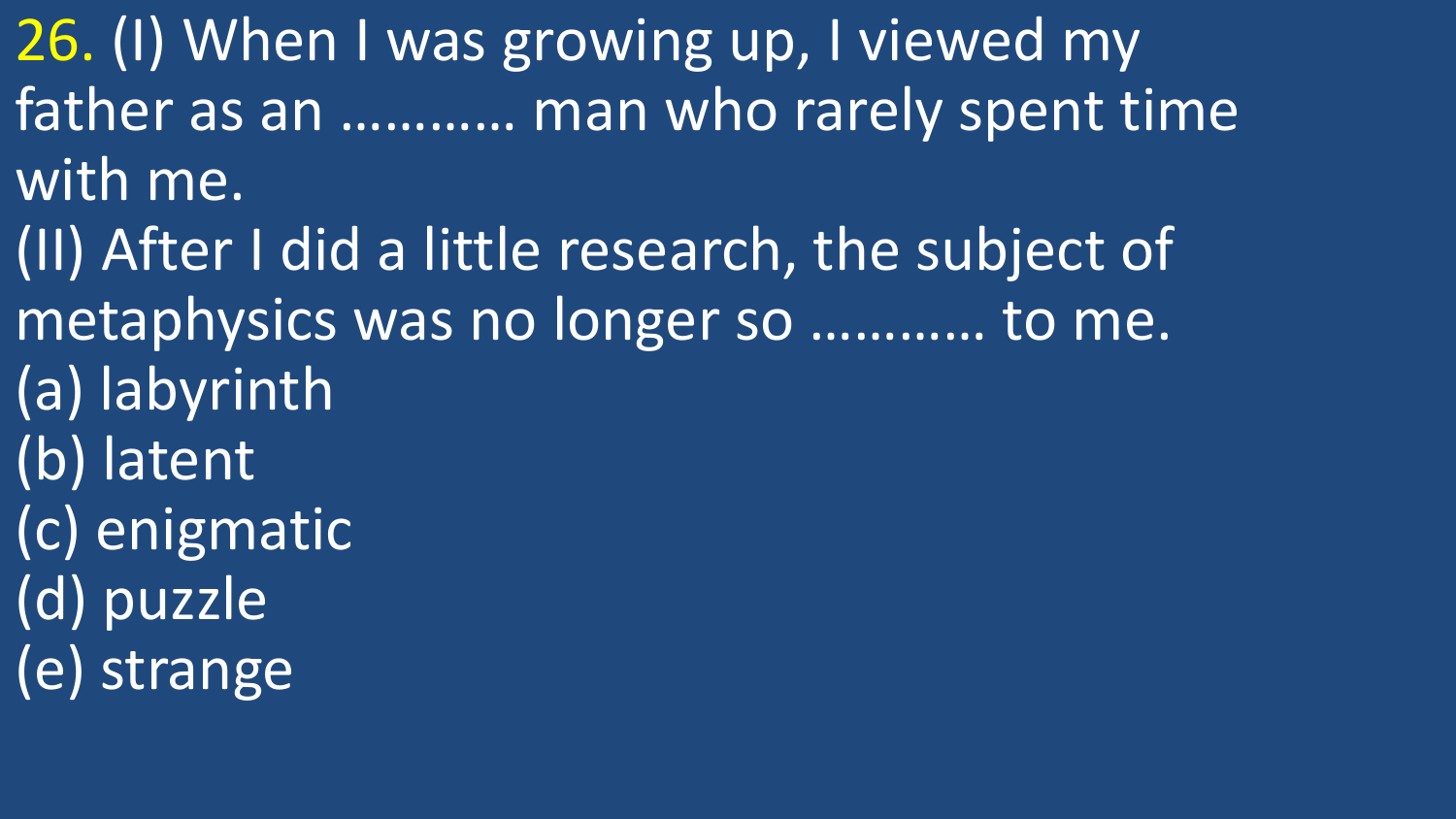27. (I) He aims to make his product ………… by selling it internationally. (II) They are …………. environmental contaminants of considerable persistence. (a) ubiquitous (b) omniscient (c) omnipotent (d) prevailing (e) dominate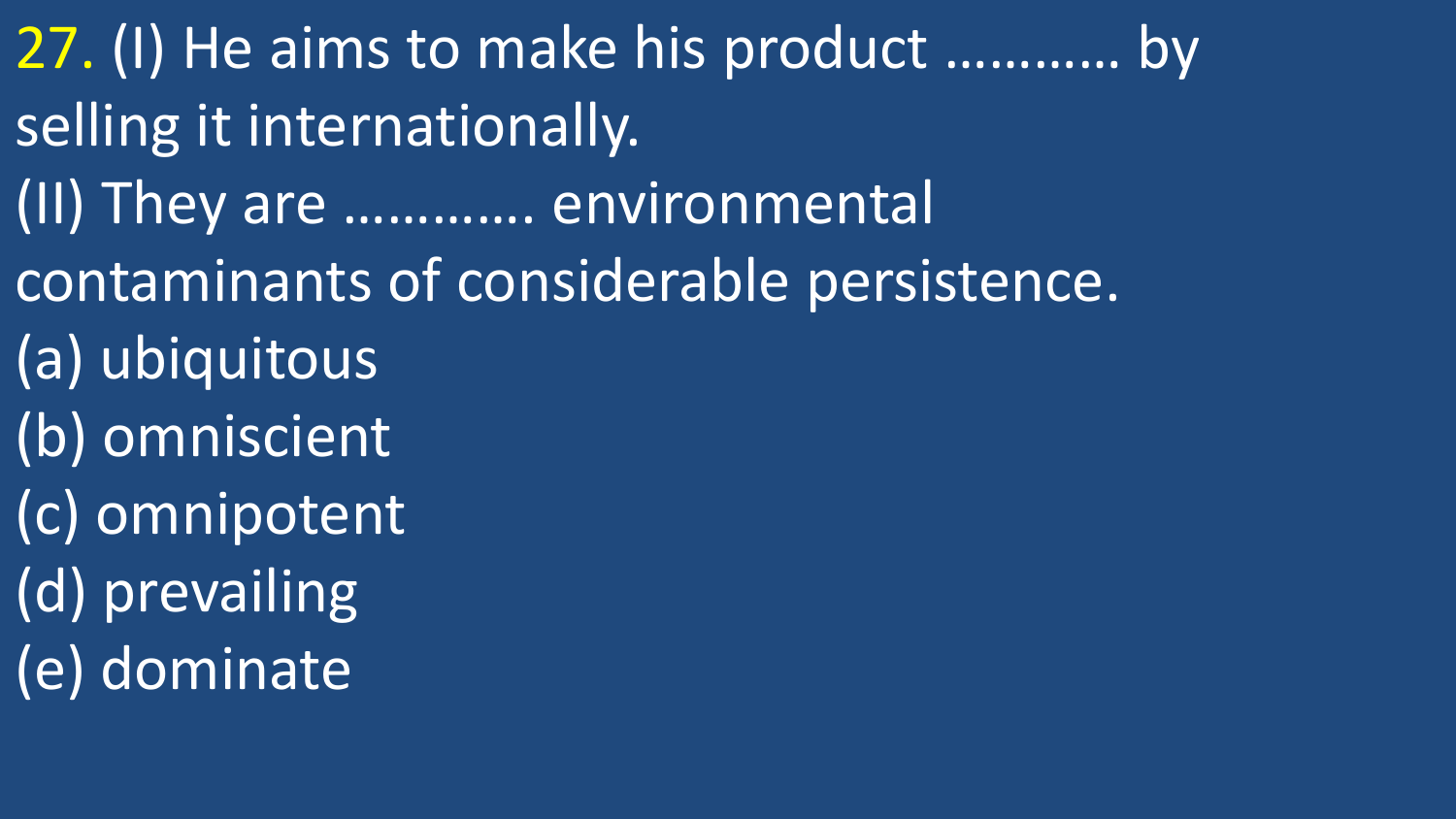28. (I) For the seven years of our record there is a very obvious oscillation in the temperature

…………

(II) It is also intended to remove the ………… of people doing similar jobs being paid different amounts. (a) level (b) increase (c) hatred (d) rise (e) anomaly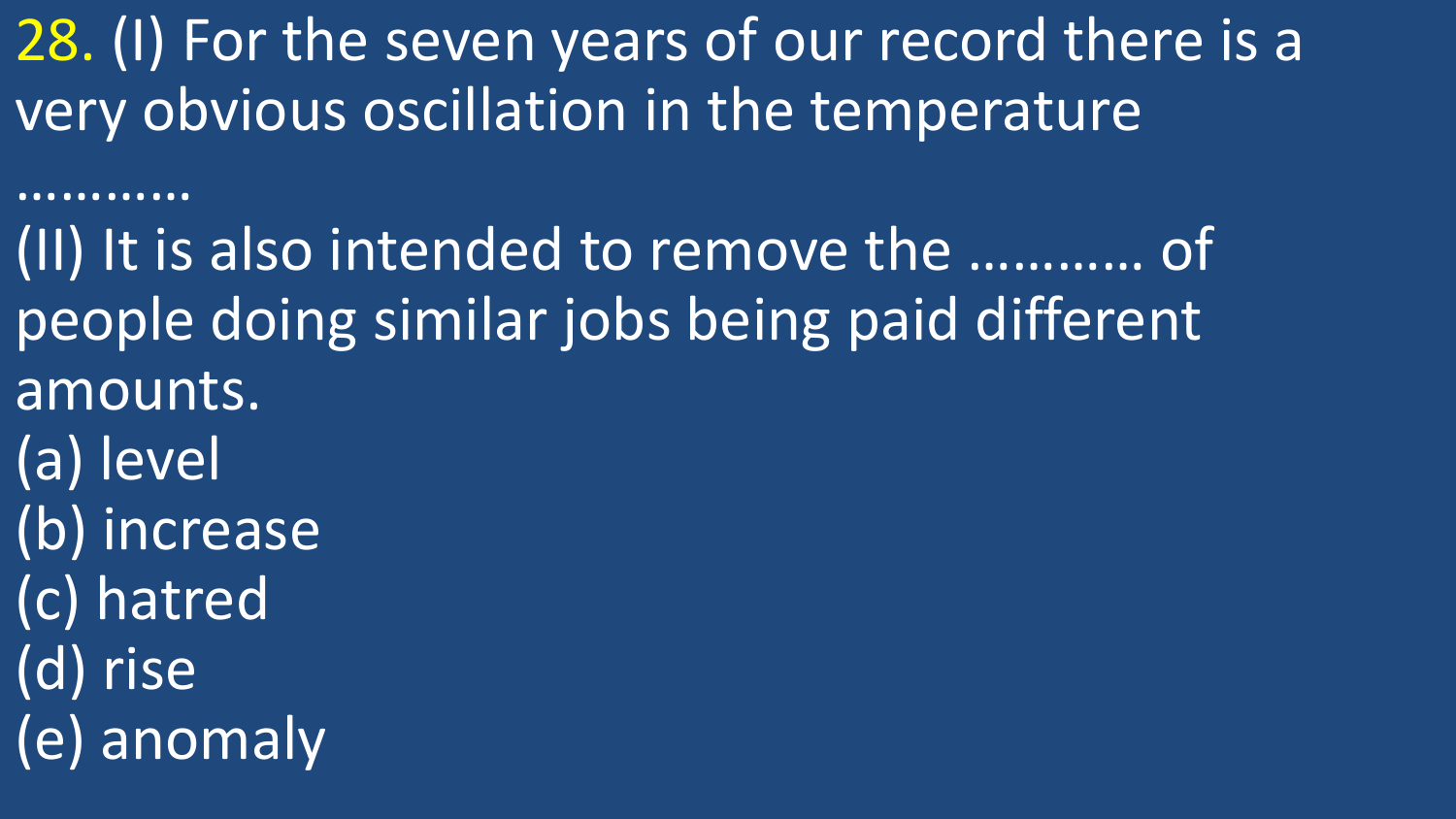29. (I) Yet he became deeply attached to his wife, and proved in fact nearly as ……….. as his father. (II) He is regarded by many to be a very ………. spouse. (a) fearful (b) unloving (c) uxorious

(d) hateful

(e) scorn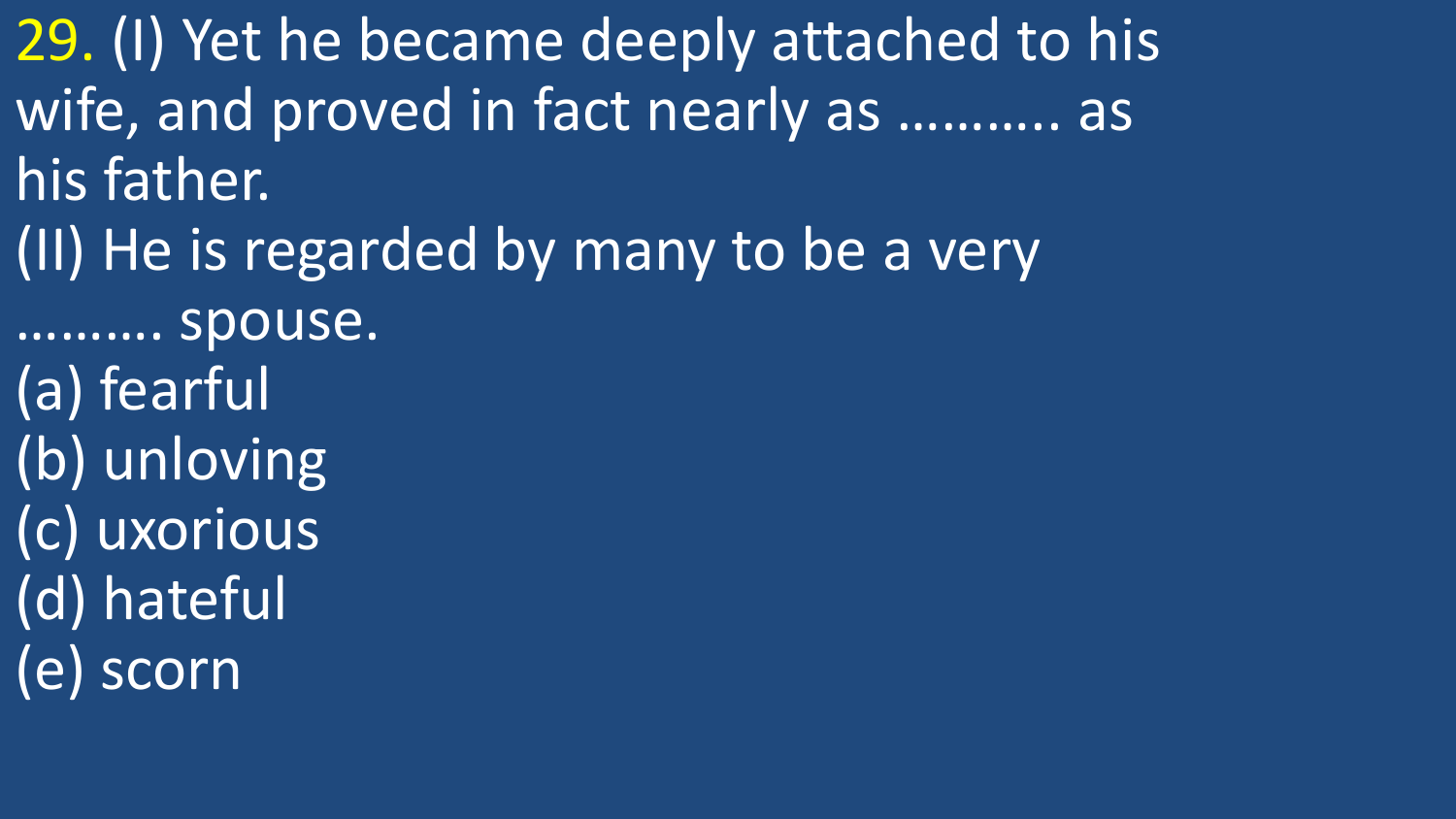30. (I) We deduced that he had a ……….. complex by his apparent need to seduce everything that walked.

- (II) He has a terrible reputation as a ………..
- (a) honest
- (b) romeo
- (c) enemy
- (d) Casanova
- (e) dishonest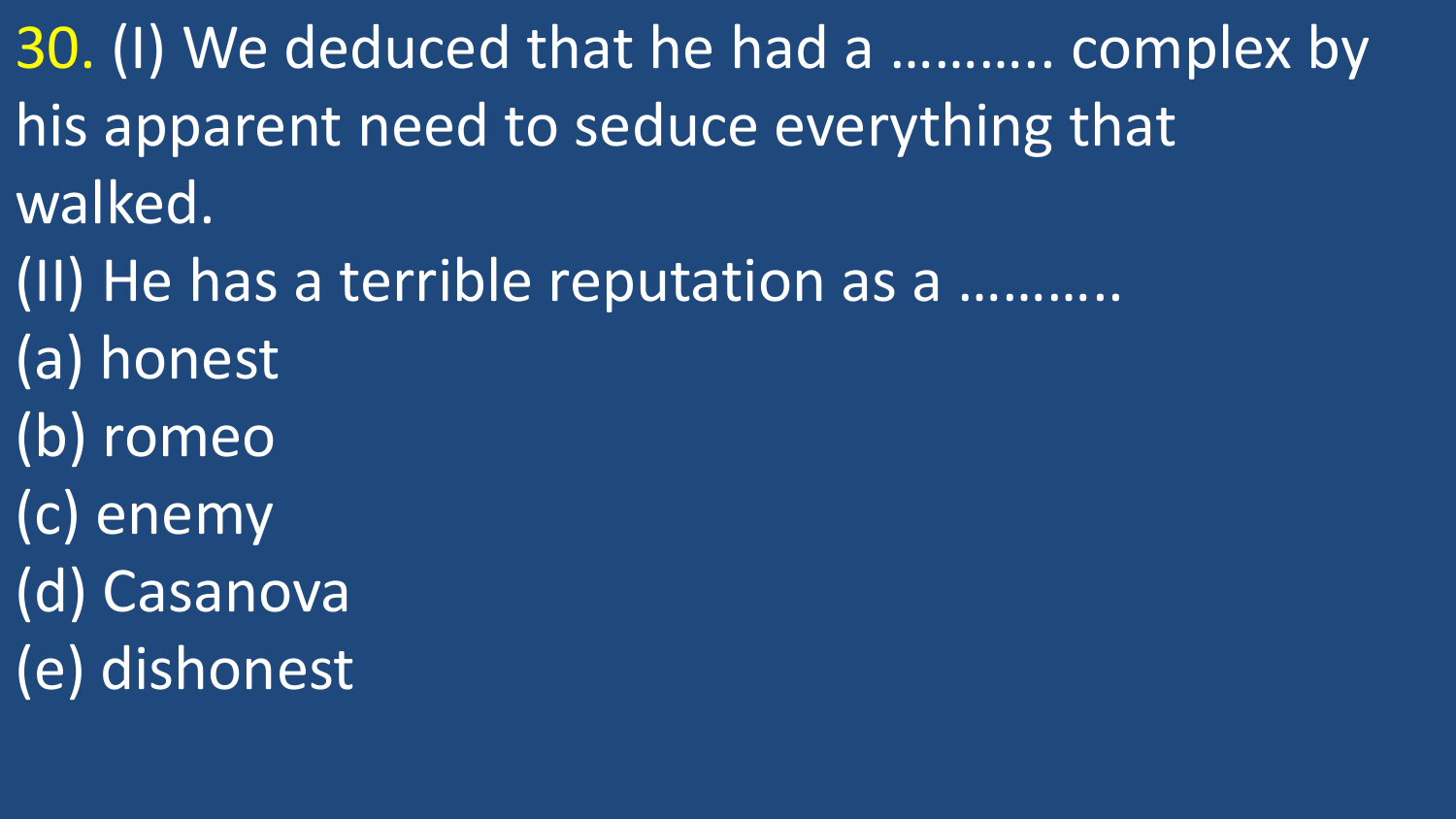## **REACH OUT US AT**